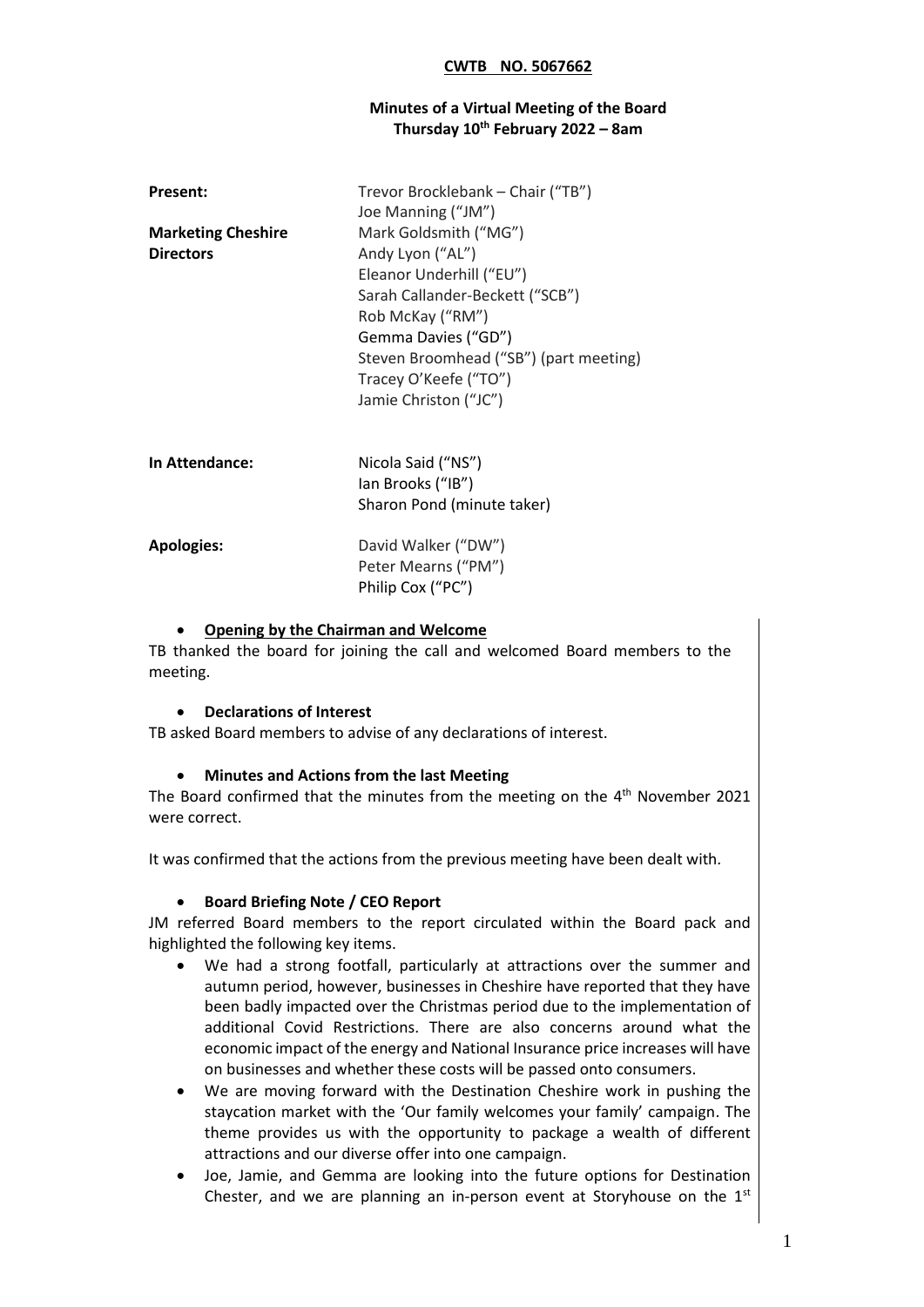March. The Spring blooms campaign launches next week which will also help to drive footfall.

Levelling Up white paper was published last week, not a significant amount included regarding tourism. We are still waiting for the DMO review to be published

# **Comments from Board**

- The lack of tourism content in the Levelling Up paper was referred to and questioned on whether this should be a concern. JM advised that he is not overly concerned as the paper does not reference a lot of other sectors either. However, there was no mention of the DMO review. JM and NS are meeting with DCMS officials in two weeks-time to get an update.
- With part of the LEP's strategy being around conference and business events it was questioned whether the strategy has been adjusted in light of the Covid impact. Some of our venues are reliant on corporate bookings so discussions with these organisations is a priority for us.
- It was questioned whether there is any intelligence on what the impact of rising costs will have on visitors and the staycation market. JM advised that we have not seen any analysis on this yet but will keep under review. JM advised that we will be promoting sustainable travel as part of the campaign and that Rail companies are offering discounted rates, we are also promoting the free of charge activities available in Cheshire.
- The understanding and prognosis around international tourism was questioned. NS advised that there is a real focus on International Tourism from Visit Britain, targeting the markets most likely to visit such as near-by Europe and the USA and primarily targeting pre children couples. We are also exploring relationships with tour operators and will be offering Familiarisation visits. NS confirmed that she is meeting with Manchester to ensure we are part of the Manchester International Gateway project and we are also speaking with Liverpool John Lennon Airport.
- VisitBritain are also leading on a social campaign funding holidays aimed at families who have not had a holiday in the past 4 years. We will share details with Councils to promote.

The Board discussed opportunities for sustainable and responsible businesses and agreed there were opportunities for us to do more on this agenda. This would also relate to inclusive growth and local multipliers of the visitor economy.

• NS confirmed that the Jubilee celebrations will be included within the Family campaign. It was advised that it would be beneficial for MC to take a leading role and give guidance on the Jubilee celebrations taking place in Cheshire.

# • **Partner Engagement and Feedback**

NS ran though the partner engagement presentation providing feedback from Partners on the work undertaken by Marketing Cheshire and highlighting the 2022/2023 strategy

# **Comments from Board Members**

- The possibility of funding for a responsible/sustainable tourism resource was discussed. JM advised that we have been looking at how we grow the offers to partners in the future.
- SB advised he would be happy to provide support and will raise this with the other local authorities. **Action SB**
- NS advised that she is in communication with Manchester regarding Insight gathering and there is an opportunity for future collaboration on this.
- It was agreed that it would be beneficial in the future to have a scoping meeting with research colleagues from partner organisations

TB and the Board thanked Nicola, Leanne, and all the Marketing Cheshire team for all their hard work.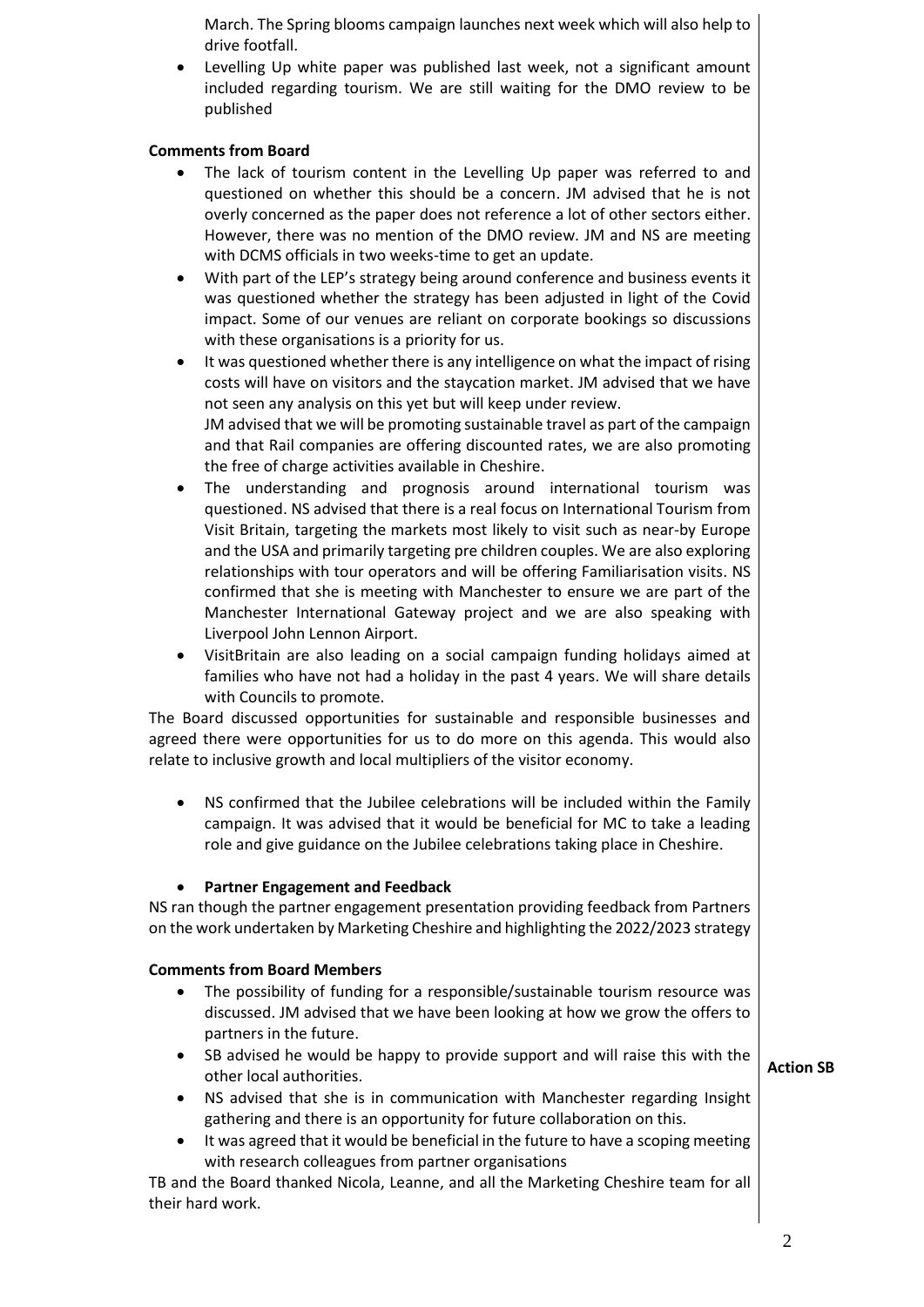| Action JM & NS to meet with AL to discuss provision for a responsible / sustainable<br>tourism resource, sustainability conference, data dashboard and tour guide<br>membership.                                                                                                                                                                                                                                     | <b>Action</b><br>AL/JM<br>/NS    |
|----------------------------------------------------------------------------------------------------------------------------------------------------------------------------------------------------------------------------------------------------------------------------------------------------------------------------------------------------------------------------------------------------------------------|----------------------------------|
| <b>Company Finances</b>                                                                                                                                                                                                                                                                                                                                                                                              |                                  |
| TB introduced IB to give an overview of the company finances.                                                                                                                                                                                                                                                                                                                                                        |                                  |
| IB referred Board members to the December YTD report included within the board pack<br>advising that the operating result is slightly ahead of budget returning a small deficit<br>and ran through the key elements of the report noting that the Audit Committee are<br>comfortable with the cash position and reserves position.                                                                                   |                                  |
| There was a slight confusion over the use of the term projects in the accounts and it<br>was emphasised from Board members that they need to have clear sight and<br>understanding of the finances. Because of the recovery and future plans for<br>partnerships, a request was made to have partnership support on a separate line so that<br>it is clearly identifiable.                                           | <b>Action IB</b>                 |
| It was advised that there is a vacancy on the audit committee should any board<br>members wish to join the audit committee.                                                                                                                                                                                                                                                                                          | <b>Action</b>                    |
| IB offered to organise a finance session to provide board members with a better<br>understanding in the finance processes.                                                                                                                                                                                                                                                                                           | IB/SP<br>to<br>find<br>a<br>date |
| <b>Approach to Budgeting</b><br>Due to the uncertainty of the Government funding in waiting for the Levelling Up white<br>paper and the DMO review it was suggested that we delay producing the budget until<br>we have this information. One of the risks is that we may need to use reserves in the<br>first few months on the financial year to enable us to continue running the company at<br>its current size. |                                  |
| The board confirmed they are supportive to this approach.                                                                                                                                                                                                                                                                                                                                                            |                                  |
| The production of a business plan was questioned, and Ian advised that the aim is to<br>include a delivery plan with the budget.                                                                                                                                                                                                                                                                                     |                                  |
| Due to the board papers being published online the board agreed for the finances to be<br>extracted from the board pack and show in a separate paper.                                                                                                                                                                                                                                                                |                                  |
| Any Other Business.                                                                                                                                                                                                                                                                                                                                                                                                  |                                  |
| It was agreed that the May board meeting should be extended to include a discussion<br>around the strategy of Marketing Cheshire going forward                                                                                                                                                                                                                                                                       |                                  |
| It was agreed that JM and NS would meet with AL to discuss how the Chester Tour<br>guides can work with MC going forward.                                                                                                                                                                                                                                                                                            |                                  |
| <b>Future Board Meetings</b><br>Thursday $19^{th}$ May 2022 at Chester Zoo - 0800-1200<br>Thursday 1 <sup>st</sup> September 2022<br>Thursday 10 <sup>th</sup> November 2022<br>Thursday 15 <sup>th</sup> December 2022                                                                                                                                                                                              |                                  |
|                                                                                                                                                                                                                                                                                                                                                                                                                      |                                  |